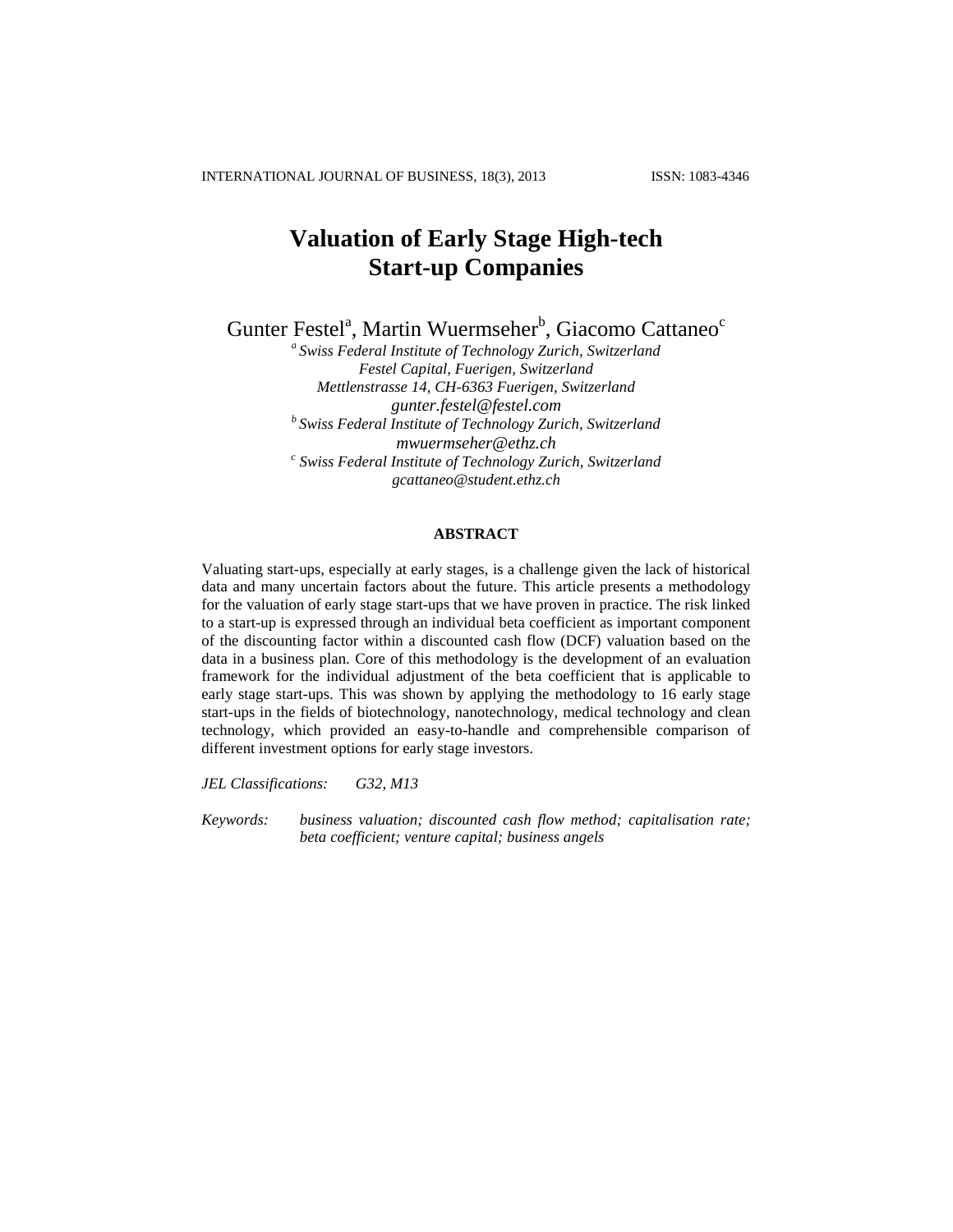## **I. INTRODUCTION**

The valuation of a start-up is a central matter to both investors and founders (Cumming and Dai, 2011; Hsu, 2004; Engel and Keilbach, 2007; Hochberg et al., 2010; Gompers et al., 2010). Generally, the valuation of a company is more difficult the younger the company is, given the lack of historical data and uncertainty about many elements that could influence its development (Peemöller et al., 2001). The absence of sound forecasted cash flows and growth rate of a company or the determination of the cost of capital are some of the main criticisms against the discounted cash flow (DCF) method for early stage start-ups (Achleitner and Nathusius, 2004; Moyen et al., 1996; Vinturela and Erickson, 2004). An easy method of evaluation from the investor perspective, which is both easy-to-handle and accepted among practitioners, is necessary to better manage negotiations between investors and founders (Achleitner and Nathusius, 2003; Armstrong et al., 2006; Paul et al., 2007).

This article presents a methodology for the valuation of early stage high-tech start-ups based on the information of a business plan and additional discussions with the founders or the management team. Starting with the future cash flows from the business plan of a start-up, a DCF valuation gives the company value. The new aspect is that the beta coefficient as important component of the discount factor, which is one of the most significant parameters within the DCF valuation, is discussed and adjusted according to the capital asset pricing model (CAPM). The focus on the beta coefficient representing the individual risks of start-ups and its individual adjustment can provide an important simplification in assessing investment possibilities. The methodology was applied and validated for 16 start-ups in Germany and Switzerland.

#### **II. THEORETICAL BACKGROUD**

#### **A. Early Stage Investments**

Madill et al. (2005), following the findings of Harrison and Mason (1992), identified aspects that differentiate business angels (BA) as early stage investors from other investors. The magnitude of their investments is smaller and earlier in time, when the so-called "equity gap" is most significant. As a comparison, venture capitalists (VCs) invest only 1% of the value of their investments in the seed stage (5% of the deals), 18% in the start-up stage and the rest is provided to expand the company (Meyer, 2006). According to Sohl (2007), BAs do not only look for more opportunities but also invest 16 times as often as typical VCs do. Of other opinion are Mason and Harrison (1994), who showed that generally BAs invest in fewer deals than VCs. In contrast to VCs, who look for investments which may produce higher returns, BAs do not have the monetary capacity to diversify their investments, so instead adopt a less risky strategy, which leads to fewer "home runs" but also to fewer deals with a complete loss (Benjamin and Margulis, 1996). Mason and Harrison (2002b) discovered that compared to VCs, BAs have a fewer proportion of investments in which they lose money, but in turn a significantly higher proportion of their investments either break-even or generate only modest returns.

BAs help to bridge the financial gap in the high-risk early stage phase, in that, having been financed by BAs the credibility of the company raises in the eyes of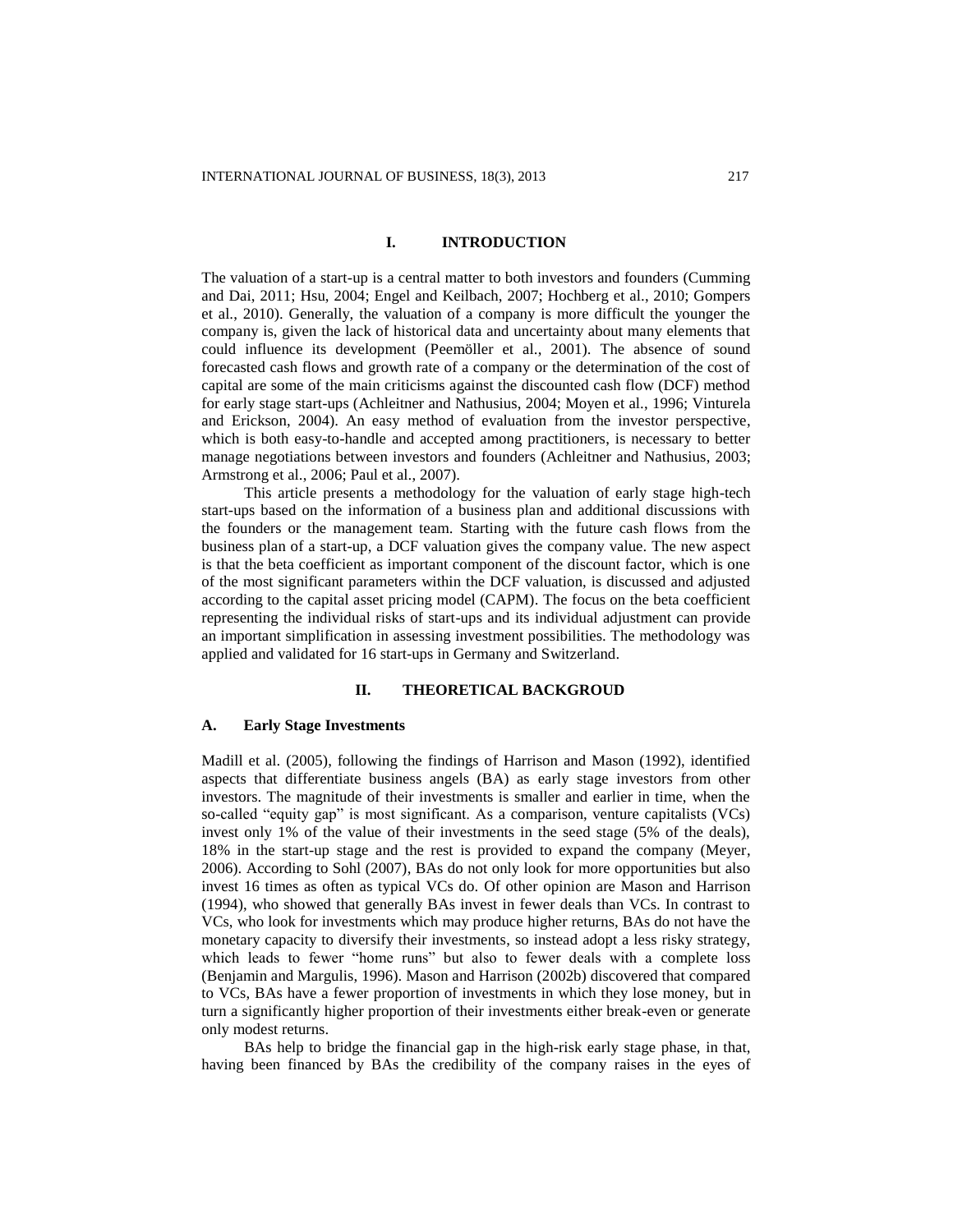potential partners and increases the chances of the company receiving further investment, so they (Maunula, 2006). In doing so, they complement larger VC companies, especially with regard to the size of the investment, the value added in the investment phases and the flow of deals (Madill, et al., 2005). Mason and Harrison (2002a) have noticed that BAs are, in general, looking for more investment opportunities, mainly because most of the proposals they receive do not coincide with their investment criteria. For example, in the industry and technology sector, the company stage or the location may not fulfil their conditions. Many investors do not possess the necessary technical knowledge required for investing in high-tech areas: BAs as well as VCs choose to invest in specific sectors where they have acquired technological and market knowledge, previous experience and a strong network (Mason, 2006; Murray, 1999; Van Osnabrugge and Robinson, 2000). Finding a good opportunity takes much effort and results in high search costs, because of a lack of access to academic researchers and a long selection process (Mason and Harrison, 1992; Mason and Harrison, 1995). How investors base their decisions on different frameworks is deeply investigated by many scholars (Fried and Hisrich, 1994; Mason and Harrison, 1996a; Paul, et al., 2004; Zheng, et al., 2010; Van Osnabrugge, 2000). Besides aspects like financial risks or the business-plan of the company, the involved VCs in turn have a considerable influence on the attraction of further external funds in later stages. As outlined in an empirical study by Chang (2004), the better the reputations of participating VCs and other strategic partners of the start-up were, the more money it could raise. In their analysis of Initial Public Offerings (IPOs), Megginson and Weiss (1991) found that the reputation of an experienced VC may communicate unobserved qualities about the company to the capital market, which leads to an increase of the market value of the company.

## **B. Valuation of Early Stage Start-ups**

Accordingly to Elnathan et al. (2010), there is a general scarcity in research about experts' valuations of private companies. More specifically, there is an insufficiency not only in the research about the determinants of valuations in private equity (Cumming and Dai, 2011), but also especially about BAs and their investment decisions (Paul et al., 2007). Some scholars have addressed some issues, from general considerations to the identification of the factors that investors consider when evaluating a company.

The first issue addressed is how start-up evaluations might not depend on startup characteristics only, but also on those of the investors. Gompers and Lerner (2000) show that market conditions impact VC valuations with regard to the value of the closed VC deals. Specifically, they assume that under perfect market conditions inflows of money into VCs funds should not be related to a change in the valuation of private companies. It is shown, that high inflows lower the standards of a valuation and rises dramatically when the inflows cease. Hochberg et al. (2010) explain how the density of the VC market and the level of networking affect valuations of newly founded companies. Cumming and Dai (2011) present empirical evidence on how VCs' reputation, size, and limited attention impact their bargaining power and consequently valuations in addition to venture quality and market conditions.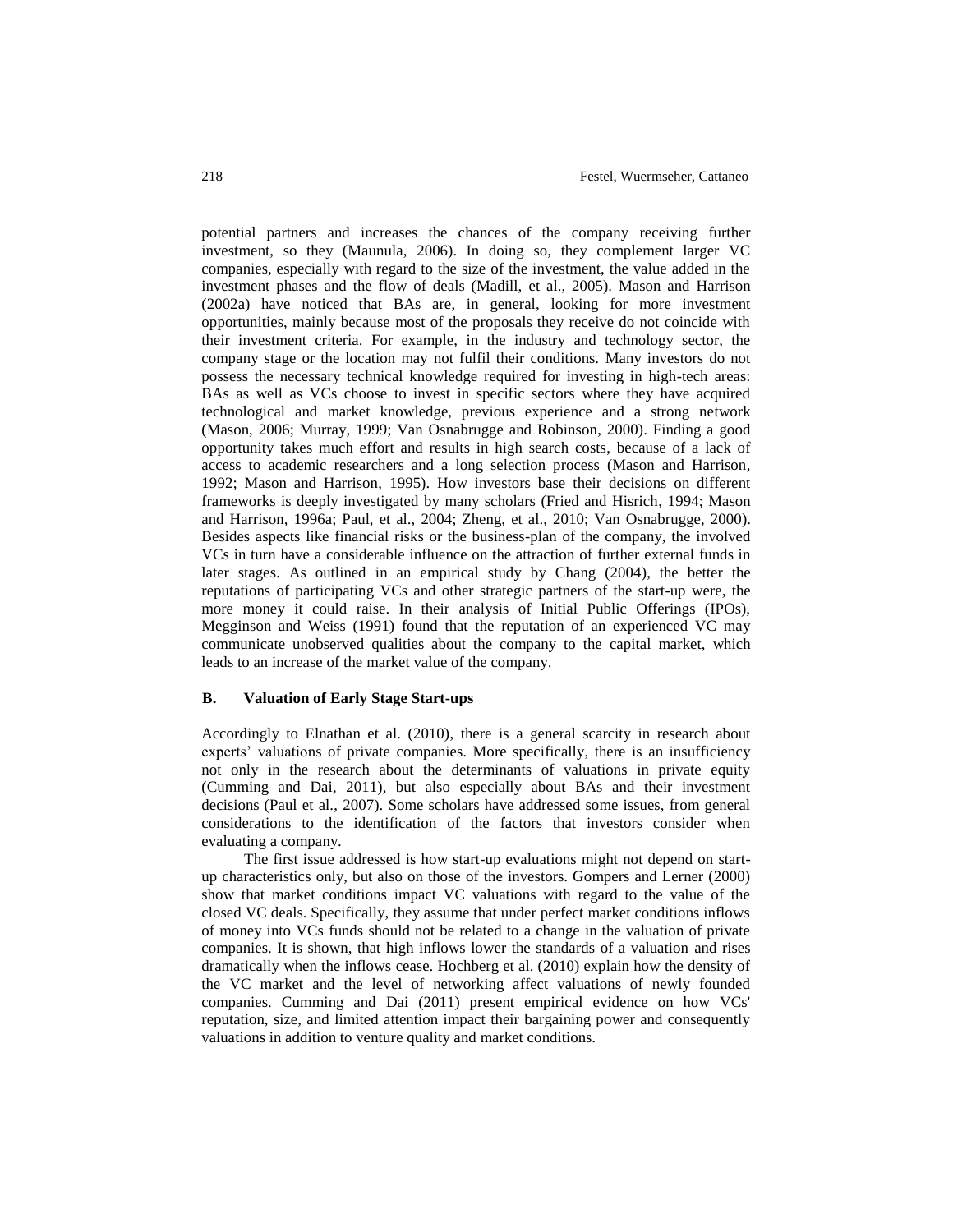The second issue addressed is information asymmetry, which becomes critical when investors try to evaluate companies based on the information they are provided by the founders or able to collect (Binks et al., 1992). Sanders and Boivie (2004) explain how information asymmetry can lead to opportunistic behaviour in form of adverse selection (i.e. hidden information) and moral hazard (i.e., hidden actions). For this reason, investors struggle to get valuable and reliable information. To reduce such an uncertainty, investors should rely on a set of observable indicators, such as corporate governance mechanisms, even though it might only be feasible when the company has enough history. Zheng et al. (2010) focus on two kinds of information that influence investor evaluations: internally generated information on the start-up's innovative capability and externally verifiable information on the start-up's inter-company network attributes. The study is based on the idea that company capabilities are heterogeneous among the market participants and hence lead to different company performance (Teece et al., 1997; Cockburn et al., 2000).

The third issue addressed is how the evaluation process develops. Maxwell et al. (2011) argue that investment decisions are made according to two stages, a first selection stage or screening in which investors determine, if the company will be further considered or rejected, and a second in which a more thorough evaluation and a negotiation will lead to a potential deal between investor and entrepreneur. Mason and Harrison (2002) emphasize that focusing on such a process of selection can lead to higher chances of a successful investment. Other studies have identified more stages in the process, e.g., a three-stage model by Amatucci and Sohl (2004) and more comprehensive approaches with eight stages by Van Osnabrugge and Robinson (2000) and Haines et al. (2003).

The fourth issue concerns which characteristics of a start-up the investors take into consideration when evaluating. Generally, both BAs and VCs agree that the entrepreneur itself and the management team are the two factors that mostly influence their involvement in a financing deal (MacMillan et al., 1987; Van Osnabrugge and Robinson, 2000; Van Osnabrugge, 2000). A good resume of VCs investment determinants was done by Hsu (2007), who finds that various characteristics of founders are important determinants in VC evaluations: prior experience in founding, both human capital (e.g., training and prior professional experience) and social capital (e.g., social skills and charisma) of the start-up's founders are all positively correlated with higher evaluations. Consistent with this is that the higher the similarity between the profile of a VC and the profile of a start-up team in terms of their educational background and professional experience, the more favourable the evaluation by the venture capitalist will be (Franke et al., 2006).

## **C. Valuation Criteria**

Few studies have, however, been done on the difference between VCs and BAs in respect of their evaluation of qualitative aspects. BAs perform less professional due diligence than VCs, invest more opportunistically, rely more on instincts and do not calculate internal rates of return (Van Osnabrugge and Robinson, 2000; Sudek, 2006). Sudek (2006) also argues that most of the literature up to 2006 was concerned with VCs evaluations, while specific research on BAs investment evaluations is rare. Nonetheless, some scholars have tried to list a series of factors that BAs seem to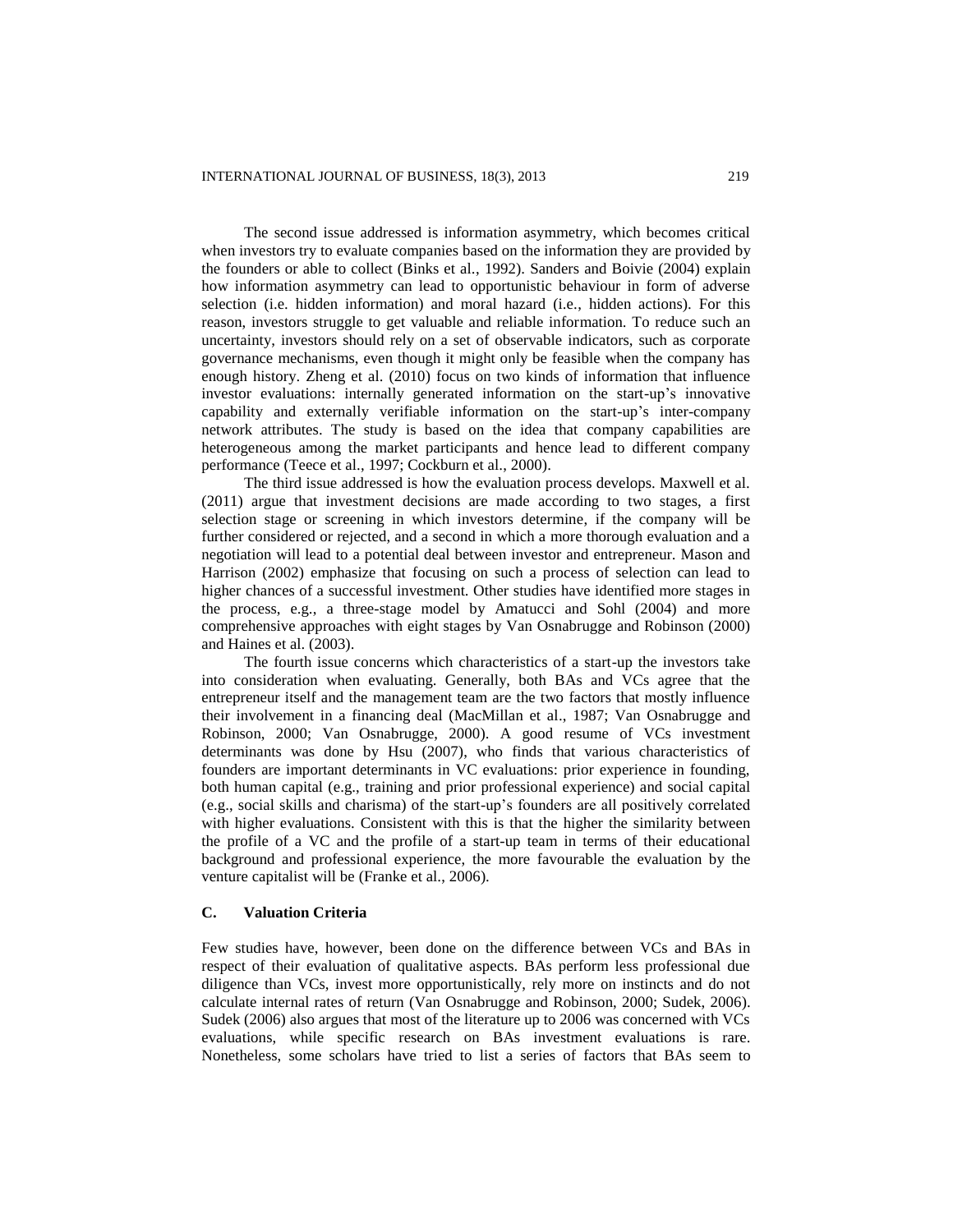consider when evaluating a start-up. Feeney et al. (1999) focused on the decision stage of investments and determined that the criteria on which the assessment of the company is mostly based are entrepreneur's abilities and track record. Mason and Harrison (1996b) agreed with that and also added the fact of how marketing strategy and financial projection were of core importance.

Van Osnabrugge and Robinson (2000) ranked the 27 most significant criteria for European angels, where enthusiasm of the entrepreneur and his trustworthiness were found to be ranked first and second, and sales potential of the product and expertise of the entrepreneur third and fourth. Sudek (2006) did a comparable study on U.S. angels with different results. Trustworthiness came first, management team second, enthusiasm third and potential exit routes fourth. When only considering the criterion management team, its passion and perceived sense of survivability were ranked first and second, coachability third and last were the experience of the advisor and the team. Maxwell et al. (2011) expose an overview of previous research on investment criteria without rankings, which we summarise as follows: Mason and Stark (2004) identified the importance of financial numbers and other straightforward, verifiable factors, such as sales, evidence of marketplace and size as well as patent protection. Skills, experience, track record, personality of the entrepreneur and of the management team are factors of human capital that are emphasised by various authors (Sørensen, 2007; Haines et al., 2003; Mason and Stark, 2004; Zhang, 2011). Feeney et al. (1999) also add more subjective personality characteristics, like honesty and integrity.

The opinion of Maxwell et al. (2011) that such a long list of criteria might confuse researchers, investors and entrepreneurs can easily find support. Landström (1998) suggests the possibility that investors vary their decision making criteria as the process unfolds over time. Maxwell et al. (2011) build on that and express concerns, supported by previous literature, that such criteria might be biased while the investor is trying to recollect the procedure used when evaluating a company. They also argue that opposed to this list of characteristics, behavioural decision research has clearly shown how investors in practice often tend to use cognitive shortcuts known as heuristics, which lead to the use of a smaller number of criteria to evaluate the company only in the case when they present values above or below a determined threshold. For such a reason, Maxwell et al. (2011) provide a list of specific criteria based on previous research that is also suited as an elimination-by-aspects heuristic which investors can follow to easily reject the majority of opportunities: adoption, product status, protectability, customer engagement, route to market, market potential, relevant experience and financial model.

## **D. Valuation Methods**

Besides qualitative considerations, investors often rely on more quantitative methods to achieve a clearer comparison among investment opportunities. Fernández (2007) divides evaluation methods into six different groups: balance sheet, income statement, mixed (goodwill), cash flow discounting, value creation and options. Engel (2003) structures the same evaluation methods into two main groups. The first group includes classical methods, which can be applied independently from the objectives of the evaluation, while the second is better suited for specific conditions related to VC financing. Achleitner and Nathusius (2003) further subdivide these two main groups: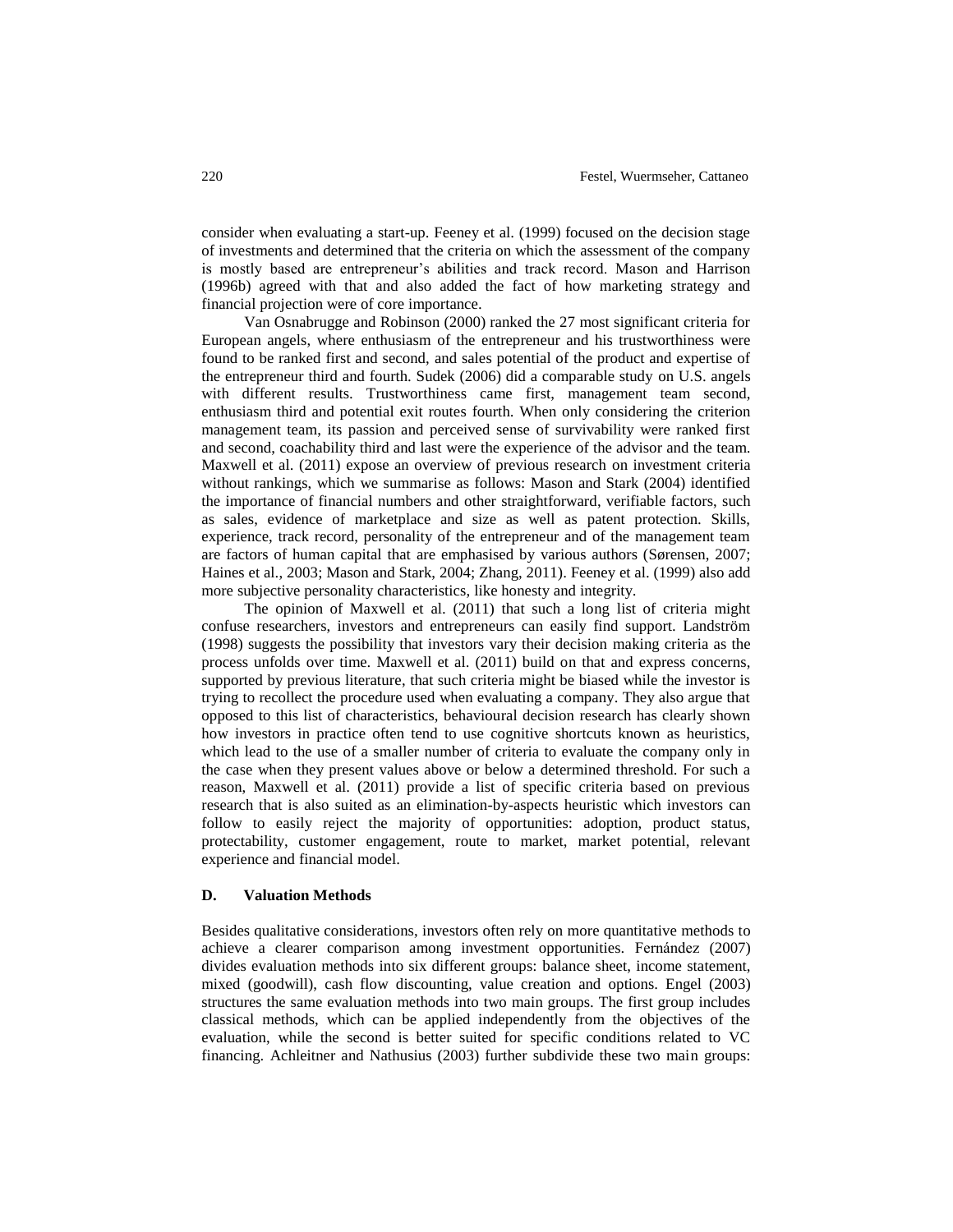the first subcategory of the classical methods includes fundamental analytical and market oriented methods. Fundamental analytical methods, based on data of a single company, can be further divided into single and comprehensive evaluation methods. Single evaluation methods sum up in a single number the various assets a company presently owns. When looking at the comprehensive evaluation methods, we have the widely diffused DCF method, the income method and the real option method (Ballwieser, 2001; Leuner, 1998; Festel et al., 2009). The second subcategory of the classical methods considers market oriented methods that compare factors among similar companies in a determined peer group, like, e.g., the initial public offering (IPO) or the recent acquisition methods. The second main group concerns the situation specific methods, which are subdivided into two approaches: first, rules of thumb, mostly favoured by BAs but only suited as a complement to other methods, and second, comprehensive evaluation methods, like the VC method and the first Chicago method (Engel, 2003; Amis et al., 2003; Amis and Stevenson, 2001).

Although some criticism has been raised throughout the years (Moyen et al., 1996), many have identified the DCF method as the most dominant in practice (Jennergren, 2008; Jiménez and Pascual, 2008), and according to Vinturella and Erickson  $(2004)$  and Fernández  $(2007)$  it is also the most conceptually correct. The DCF method is based on the idea that the present value of a company is given by the capacity of generating positive future cash flows (Achleitner and Nathusius, 2003; Fernandez, 2002). A common feature of this class of methods is the discount of the future cash flows by the required rate of return, which expresses the risk related to such payments. The discount rate has to reflect, in the most realistic way, the costs of capital of the company. DCF methods can be subdivided into more specific methods. If the balance sheet shows equity and debt, the adjusted present value (APV) method, the weighted average cost of capital (WACC) method and the total cash flow (TCF) method are relevant. The term "equity methods" is applied, if only equity is used as reference capital. Fernández (2004a) furthermore subdivides the DCF methods into ten different approaches, which differ in the chosen type of cash flows or in the appropriate discount rate. There are different opinions regarding the time horizon to be considered in the DCF methods. Vinturella and Erickson (2004) and Jennergren (2008) provide a model based on the assumption that a company evaluation using a DCF method should not stop at the first period of 10-15 years, in which the free cash flow is derived from operations of the company, but also a post-horizon period, which provides a continuing value of the company under the assumption that it grows at constant and sustainable rate after the first explicit forecasted period.

## **E. Discount Factor**

It is important to note that usually high tech start-ups are completely financed through equity, which means that the cost of capital equals the cost of equity. The value of the forecasted cash flows has to be discounted by a discount factor to obtain the present value. The discount factor expresses the required return of the employed equity by the investor and at the same time reflects the costs of capital for the start-up. The literature contemplates different methods related to the capital market, from the arbitrage pricing theory to the regression model, in which a risk premium is calculated.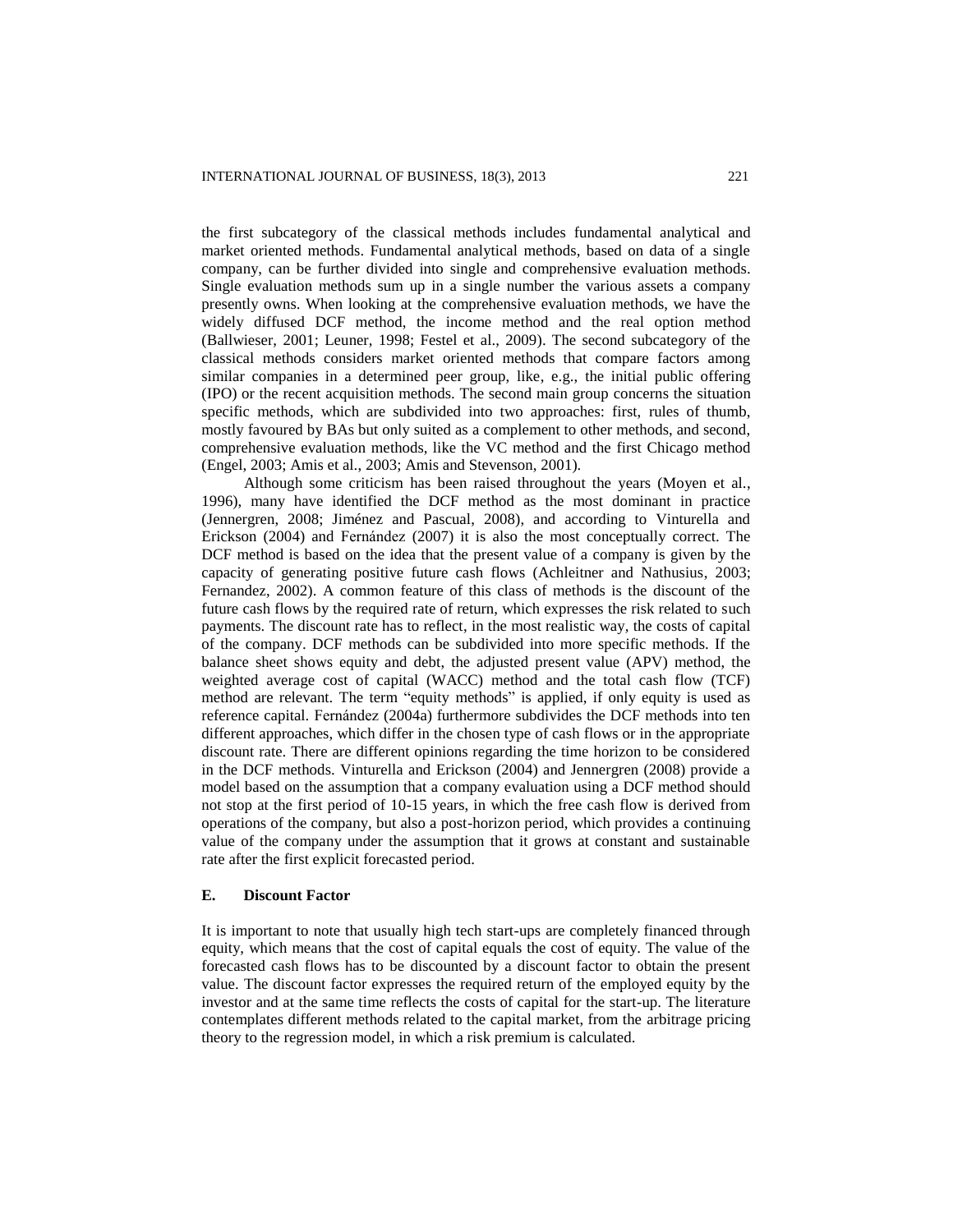In the CAPM, individual systematic risk related to a company is expressed through a so-called beta coefficient, a measure of risk relative to a peer group (Vinturella and Erickson, 2004). The beta coefficient has a significant impact on the capital costs, as the CAPM equation shows (Fernandez, 2004b; Ai and Brockett, 2008; Womack and Zhang, 2003):

$$
E(R_i) = R_f + \beta_i [E(R_m) - R_f]
$$

where:  $E(R_i)$  is the expected return on the capital for asset i,  $R_f$  is the risk-free interest rate that is usually derived from the yield of high-quality government bonds,  $E(R_m)$  is the expected return of the market,  $[E(R_m)-R_f]$  is the expected market risk premium, and  $\beta_i$  is the sensitivity of the expected excess returns from asset i to the expected excess market returns, or also

$$
\beta_i = \frac{Cov(R_i, R_m)}{\sigma^2(R_m)}
$$

with  $Cov(R_i, R_m)$  as the covariance between the return of the market and the return of the asset i, and  $\sigma^2(R_m)$  as the variance of the return of the market.

In these definitions it is important to note, that one underlying assumption of the CAPM is that the required market risk premium is equal to the expected market risk premium (Fernández, 2004b).

A beta could be derived from either accounting history or a sensibility analysis based on the forecasted cash flows. Fernández (2004a) proposes, for example, different kinds of betas based on financial factors (leveraged, asset, etc.). Start-ups usually lack such an accounting history and the estimation of variability in future market earnings might also become problematic, making these propositions hard to translate in practice.

Especially for the valuation of small companies, the CAPM model of Sharpe (1964) and Lintner (1965) leads to an abnormal description of the expected returns (Banz, 1981). Based on the CAPM model, Fama and French (1992) developed an extended model that specifically addresses the risks related to the size and value. In consequence, they included a "size premium" to compensate investments in companies with a relatively small market capitalisation and a "value premium" to encounter the risk related to high book-to-market values (Fama and French, 2012; Womack and Zhang, 2003). In contrast to the expansion by adding size and value parameters to the CAPM, the valuation approach introduced in this article is based on the basic form of CAPM and the specific risks of the start-up is taken into account by an adjusted beta factor. In practice, when investors conduct a company valuation they seldom use these models: only a quarter of VCs utilise the CAPM to determine the risk premium (Achleitner, et al., 2004). To determine the final discount factor, investors often use deduction values according to their return expectations and perceived risk (Sahlman and Scherlis, 1987).

## **III. VALUATION METHODOLOGY**

#### **A. Definition and Adjustment of the Basic Beta Coefficient**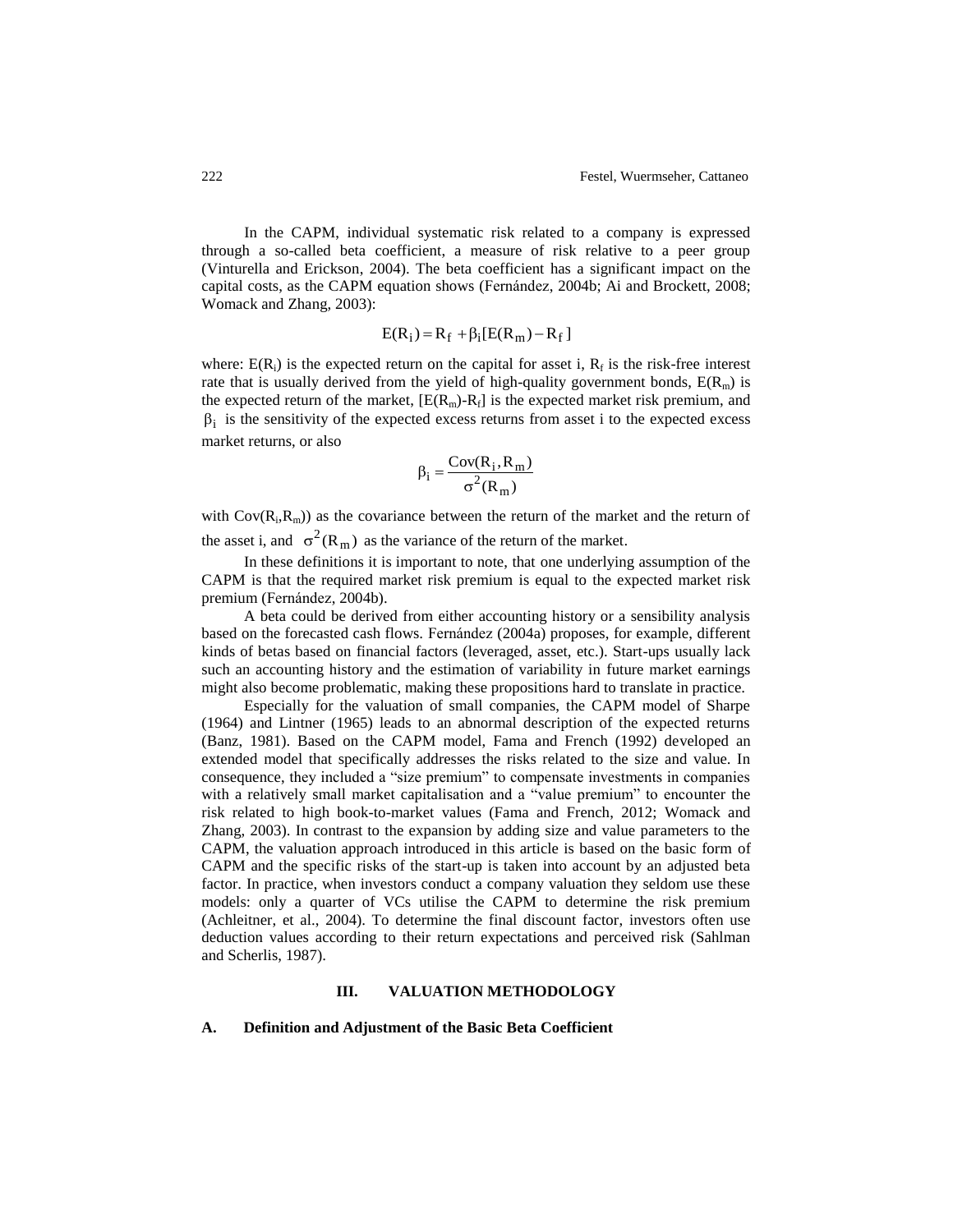Important parameters are the risk-free rate and the market risk premium, which are needed to determine the capital costs or the discount rate, respectively, to be used in the CAPM. To determine the risk-free rate we chose the rates of government bonds and treasury securities before the financial market crisis started: a ten-year German Government Bond yielded a return of  $4.126\%$  as per September  $1<sup>st</sup>$ , 2008 (Bloomberg, 2013). For the market risk premium  $5.5\%$  was chosen (Fernandez et al., 2013). The company tax rate of 35% based on earnings before interest and taxes (EBIT) was given by the German Institute of Certified Public Accountants (Institut der Wirtschaftsprüfer, 2002).

As discussed earlier, the beta coefficient for early stage start-ups cannot be derived from past values or by comparison with companies of a peer group. The rate of return expected by investors in early stage investments and the average capitalisation rate is 39.5% (Achleitner et al., 2004). Using the CAPM to calculate the cost of equity for start-up companies in early stages based on a risk-free interest rate of 4.126% and a market risk premium of 5.5% yields a basic beta coefficient of 6.4 to cover the required return on equity for VC companies. The calculated basic beta coefficient is suitable for high-tech start-ups, for example in the biotech, nanotech or clean-tech areas with high technology and market risk. For start-ups with a lower business risk, such as in the services or trade sector, a lower basic beta coefficient is justified. For comparison, public companies in a mature stage usually have a beta between 0.5 and 2.

This general basic beta coefficient of 6.4 for early stage high-tech start-ups has to be adjusted for each individual start-up based on the risk profile. We developed a standardised assessment scheme for the adjustment of the beta coefficient. The assessment scheme is used for the standardised determination of a premium or a discount to the beta coefficient depending on the risk profile, associated with the startup, based on information from the business plan and additional discussions with the founders or the management team. It contains all the relevant categories such as technology, products, implementation, organisation and financial aspects and can be easily applied by an experienced investor after the reading of a typical business plan.

#### **B. Application and Validation of the Methodology**

The evaluation methodology was applied to 16 start-ups whose complete business plans were available (Figure 1). Start-ups were chosen from areas with similar risk profiles, such as biotechnology, cleantech and nanotechnology (Table 1). Only companies with a limited range of initial corporate values were considered: such values stated in the business plans span between 1.2 and 4.1 million Euros.

We developed a simple Excel model in the form of a basic DCF calculation with which the adjusted corporate values can be calculated. For this purpose the relevant figures from the business plans, such as revenue projections and costs, are transferred into the model and the final corporate value can be calculated using the adjusted beta coefficient. As shown in Table 2, the adjustment of the beta coefficient is based on various categories, considering technological, organisational, financial and other characteristics each with related subcategories. Depending on its specific influence on the risk, each subcategory can lead to a positive or negative impact on the compensation that a potential investor requires and hence a corresponding adjustment of the beta coefficient is necessary. These beta adjustments are then cumulated and result in a beta coefficient for the specific start-up. By using the CAPM, the derived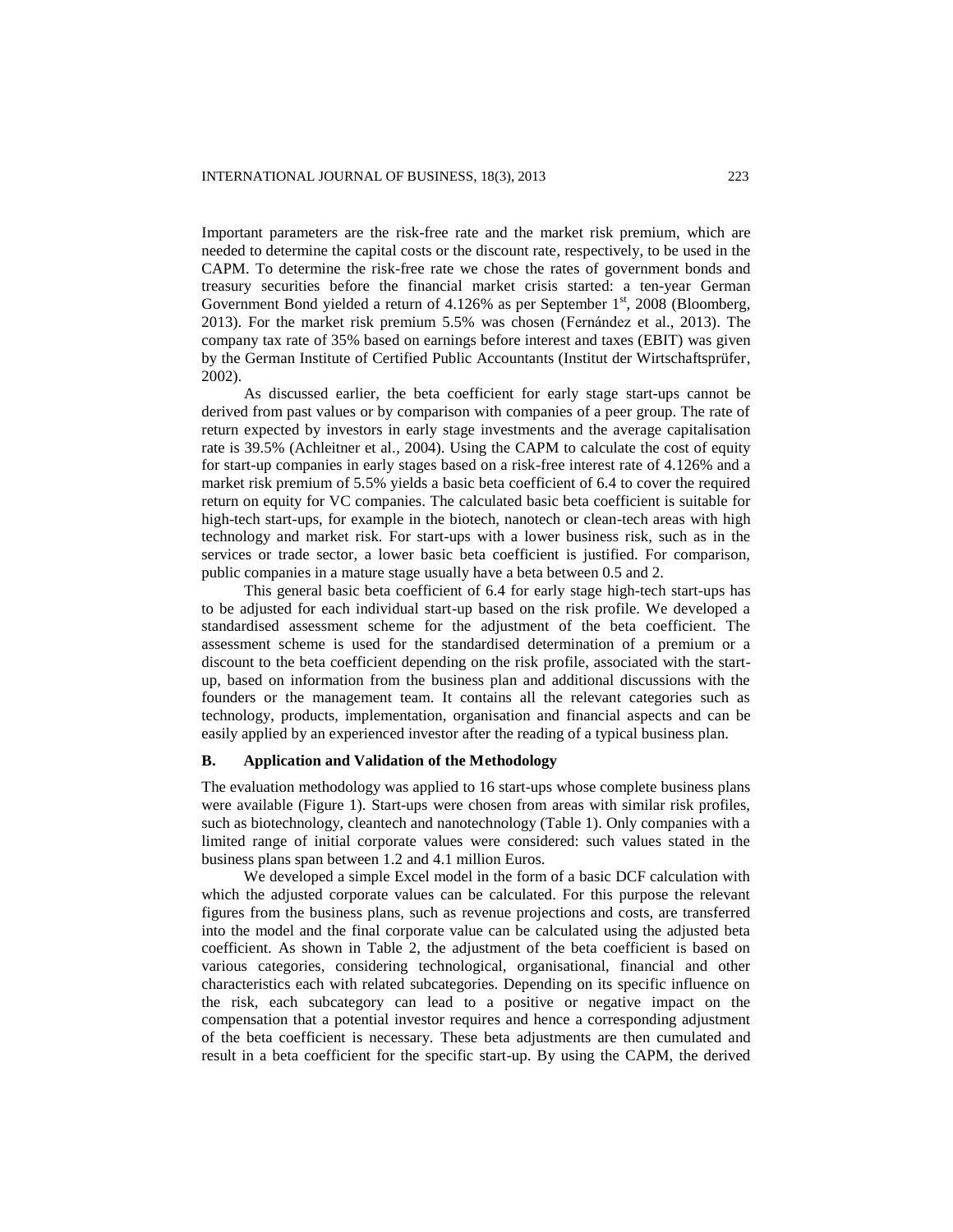beta coefficient is then applied for the start-up being valued to estimate the required return, which, in turn, is a decisive input parameter for the company valuation using a DCF approach.

| Figure 1           |                                                                                  |  |  |  |
|--------------------|----------------------------------------------------------------------------------|--|--|--|
|                    | Steps for the application and validation of the technology after the development |  |  |  |
| Development of the | <b>Application and validation</b>                                                |  |  |  |

| Development of the               | дррисации ана танаации                                    |  |  |  |
|----------------------------------|-----------------------------------------------------------|--|--|--|
| methodology                      | of the methodology                                        |  |  |  |
| • Definition of the basic        | • Copy of the relevant financial                          |  |  |  |
| parameters and basic beta factor | data from the business plan into                          |  |  |  |
| • Development of the assessment  | the Excel model                                           |  |  |  |
| scheme to adjust the basic beta  | • Adjustment of the basic beta                            |  |  |  |
| factor                           | factor with the assessment                                |  |  |  |
| • Development of the Excel       | scheme                                                    |  |  |  |
| model to calculate the company   | • Calculation of the adjusted                             |  |  |  |
| values                           | company values                                            |  |  |  |
|                                  | • Assessment of the different<br>investment opportunities |  |  |  |

| Results of the evaluation of the selected start-ups |           |             |                                          |                                          |                                 |                           |                                           |
|-----------------------------------------------------|-----------|-------------|------------------------------------------|------------------------------------------|---------------------------------|---------------------------|-------------------------------------------|
| Nr.                                                 | Sector    | Country     | Initial<br>company<br>value<br>[mn Euro] | Adjustment<br>of the beta<br>coefficient | Adjusted<br>beta<br>coefficient | Adjusted<br>discount rate | Adjusted<br>company<br>value<br>[mn Euro] |
| 1                                                   | Biotech   | Switzerland | 1.3                                      | 3.0                                      | 9.6                             | 0.55                      | 0.6                                       |
| 2                                                   | Biotech   | Germany     | 1.3                                      | 7.5                                      | 14.1                            | 0.79                      | 0.2                                       |
| 3                                                   | Biotech   | Germany     | 1.8                                      | $-3.5$                                   | 3.1                             | 0.21                      | 7.6                                       |
| $\overline{4}$                                      | Cleantech | Switzerland | 2.1                                      | $-1.0$                                   | 5.6                             | 0.34                      | 3.2                                       |
| 5                                                   | Cleantech | Germany     | 2.3                                      | $-2.5$                                   | 4.1                             | 0.26                      | 5.9                                       |
| 6                                                   | Nanotech  | Germany     | 2.4                                      | 3.0                                      | 9.6                             | 0.55                      | 1.0                                       |
| 7                                                   | Biotech   | Germany     | 2.5                                      | 4.5                                      | 11.1                            | 0.63                      | 0.7                                       |
| 8                                                   | Biotech   | Germany     | 2.5                                      | $-0.5$                                   | 6.1                             | 0.36                      | 2.9                                       |
| 9                                                   | Medtech   | Germany     | 2.6                                      | 5.5                                      | 12.1                            | 0.68                      | 0.6                                       |
| 10                                                  | Cleantech | Germany     | 2.9                                      | $-4.0$                                   | 2.6                             | 0.18                      | 16.5                                      |
| 11                                                  | Cleantech | Germany     | 3.1                                      | 3.5                                      | 10.1                            | 0.58                      | 1.0                                       |
| 12                                                  | Nanotech  | Germany     | 3.2                                      | 3.0                                      | 9.6                             | 0.55                      | 1.4                                       |
| 13                                                  | Cleantech | Germany     | 3.2                                      | 2.5                                      | 9.1                             | 0.52                      | 1.5                                       |
| 14                                                  | Biotech   | Germany     | 3.3                                      | $-0.5$                                   | 6.1                             | 0.36                      | 3.7                                       |
| 15                                                  | Biotech   | Germany     | 3.5                                      | $-1.0$                                   | 5.6                             | 0.34                      | 4.8                                       |
| 16                                                  | Biotech   | Switzerland | 4.5                                      | 2.5                                      | 9.1                             | 0.52                      | 2.0                                       |

**Table 1** Results of the evaluation of the selected start-ups<sup>\*</sup>

\* The initial company value is always calculated with the basic beta coefficient 6.6.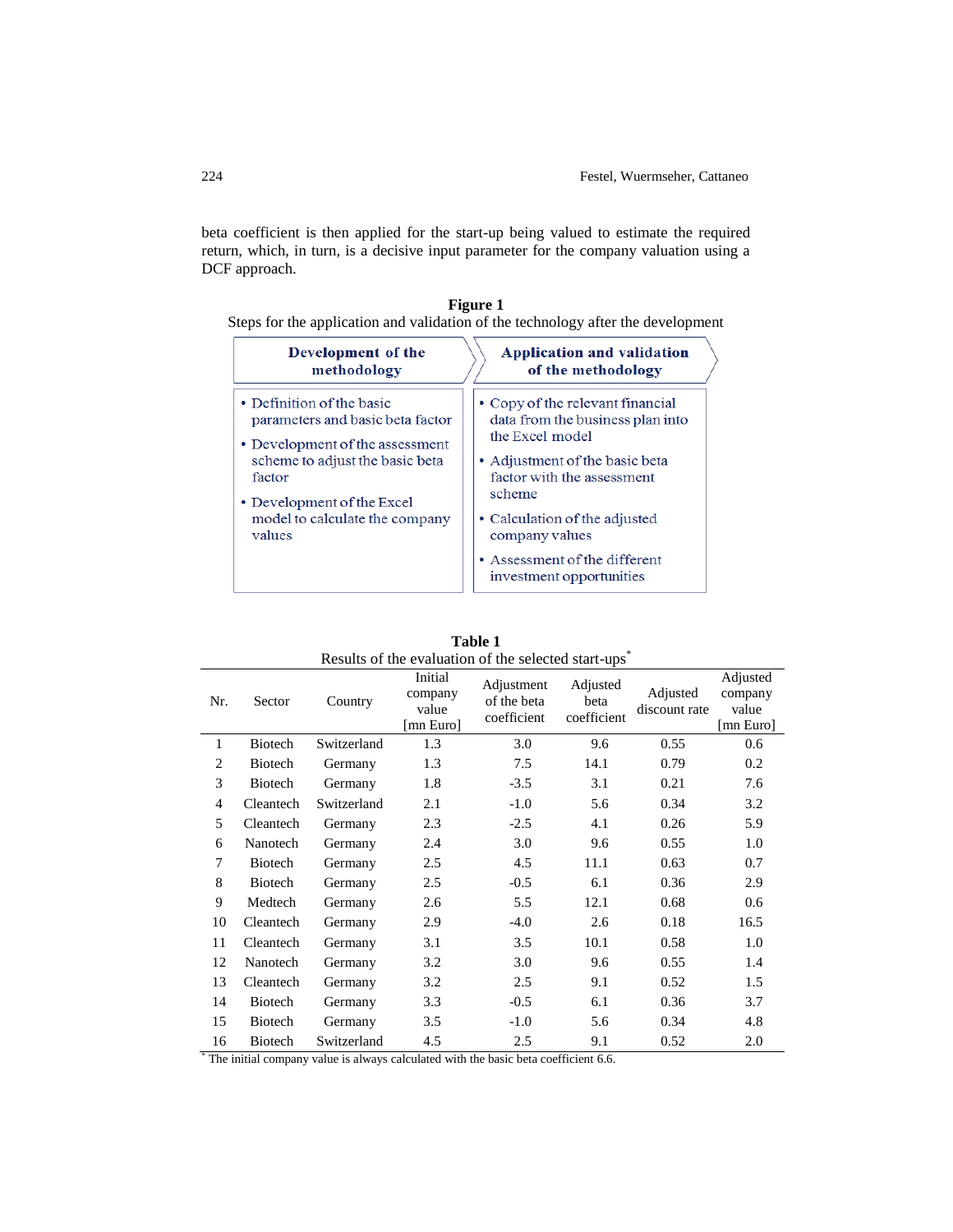|                       |                                     | Adjustment of the beta coefficient  |                                  |                                  |                                   |                                 |         |
|-----------------------|-------------------------------------|-------------------------------------|----------------------------------|----------------------------------|-----------------------------------|---------------------------------|---------|
| Category              | Subcategory                         | $^{+1}$                             | $+0,5$                           | 0                                | -0.5                              | $-1$                            | Result  |
|                       |                                     | Technology still                    | <b>Technology</b>                | Technology                       | Technology                        | Technology                      |         |
|                       | Maturity of                         | in initial                          | successful on a                  | successful in                    | successful in                     | successful in                   | 0.5     |
|                       | technology                          | experimental                        | laboratory scale                 | pilot plant                      | demo plant                        | technical<br>application        |         |
|                       | Advantages                          | phase                               |                                  |                                  | <b>Costs and</b>                  | Significant costs               |         |
|                       | compared to                         | No advantages                       | Advantages not                   | Costs or quality                 | quality                           | and quality                     |         |
| <b>Technology</b>     | competitive                         | identified                          | clearly                          | advantages                       | advantages                        | advantages                      | $-0.5$  |
|                       | technologies                        |                                     | identifiable                     | identifiable                     | identifiable                      | identifiable                    |         |
|                       | Reputation of                       | No reputation                       | Poor reputation                  | Moderate                         | Good reputation                   | Very good                       | 1.0     |
|                       | scientist                           |                                     |                                  | reputation                       |                                   | reputation                      |         |
|                       |                                     | No patent                           | <b>First patent</b>              | Basic patent                     | Basic patent                      | Extensive                       |         |
|                       | Patent protection                   | application                         | application filed                | close to being                   | granted                           | portfolio of                    | $0.5\,$ |
|                       |                                     |                                     |                                  | granted                          |                                   | granted patents                 |         |
|                       |                                     | Product benefits                    | <b>Product benefits</b>          | Product benefits                 | Product benefits                  | Product benefits                |         |
|                       | Product benefits                    | not identifiable                    | not clearly                      | clearly                          | confirmed by                      | confirmed by                    | 0.5     |
|                       |                                     |                                     | identifiable                     | identifiable                     | first clients                     | numerous clients                |         |
|                       |                                     |                                     | <b>Unique selling</b>            | Unique selling                   | Unique selling                    |                                 |         |
|                       | Unique selling                      | Unique selling                      | proposition not                  | proposition                      | proposition                       | Unique selling<br>proposition   |         |
| <b>Products</b>       | proposition                         | proposition not                     | clearly                          | clearly                          | confirmed by                      | confirmed by                    | 0.5     |
|                       |                                     | identifiable                        | identifiable                     | identifiable                     | first clients                     | numerous clients                |         |
|                       |                                     | Very low                            |                                  | Moderate                         |                                   | Very high                       |         |
|                       | Scalability                         | scalability                         | <b>Lowscalability</b>            | scalability                      | High scalability                  | scalability                     | 0.5     |
|                       |                                     |                                     | <b>Potentially</b>               |                                  |                                   |                                 |         |
|                       | Competition                         | Currently strong<br>competition     | strong                           | Moderate                         | Low competition                   | Long-term low                   | 0.5     |
|                       |                                     |                                     | competition                      | competition                      |                                   | competition                     |         |
|                       |                                     | <b>Business plan</b>                | Business plan                    | Business plan                    | Business plan                     | Business plan                   |         |
|                       | Business plan                       | unjustifiable                       | with open                        | plausible                        | occasionally                      | frequently                      | 1.0     |
|                       |                                     | Technical                           | questions<br><b>Technical</b>    |                                  | proven<br>Technical               | proven<br>Technical             |         |
|                       | Technical                           | development                         | development                      | Technical                        | development                       | development                     |         |
|                       | development plan                    | plan                                | plan difficult to                | development                      | plan likely to be                 | plan very likely                | 0.5     |
|                       |                                     | unjustifiable                       | justify                          | plan justifiable                 | feasible                          | to be feasible                  |         |
| <b>Implementation</b> |                                     |                                     | Marketing plan                   | Marketing plan                   | Marketing plan                    | Marketing plan                  |         |
|                       | Marketing plan                      | Marketing plan<br>unjustifiable     | difficult to                     | justifiable                      | likely to be                      | very likely to be               | 0.0     |
|                       |                                     |                                     | justify                          |                                  | feasible                          | feasible                        |         |
|                       |                                     | <b>Business</b>                     | <b>Business</b>                  | <b>Business</b>                  | <b>Business</b>                   | <b>Business</b>                 |         |
|                       | <b>Business</b><br>development plan | development<br>plan                 | development<br>plan difficult to | development                      | development<br>plan likely to be  | development<br>plan very likely | 0.0     |
|                       |                                     | unjustifiable                       | justify                          | plan justifiable                 | feasible                          | to be feasible                  |         |
|                       |                                     |                                     |                                  |                                  |                                   | Management                      |         |
|                       | Competences of                      | Management                          | Management                       | Management<br>team is complete   | Management                        | team is complete                |         |
|                       | the management<br>team              | team with major<br>flaws            | team with some<br>flaws          |                                  | team is complete<br>and competent | and very                        | 0.5     |
|                       |                                     |                                     |                                  |                                  |                                   | competent                       |         |
|                       |                                     | Headquarters                        | Headquarters                     |                                  | <b>Headquarters</b>               | Headquarters                    |         |
|                       | Headquarters<br>location            | location                            | location can be                  | Headquarters<br>location is fine | location has                      | location has<br>many            | $-0.5$  |
|                       |                                     | problematic                         | improved                         |                                  | advantages                        | advantages                      |         |
| Organisation          |                                     |                                     |                                  | Moderate level                   |                                   | Very high level                 |         |
|                       | Competences of<br>advisory board    | Very low level of<br>competences of | Low level of<br>competences of   | of competences                   | High level of<br>competences of   | of competences                  |         |
|                       |                                     | advisory board/                     | advisory board/                  | of advisory                      | advisory board/                   | of advisory                     | 0.0     |
|                       |                                     | consultants                         | consultants                      | board/                           | consultants                       | board/                          |         |
|                       |                                     |                                     |                                  | consultants                      |                                   | consultants                     |         |
|                       | Process efficiency                  | Process<br>inefficient              | Process not very                 | <b>Process</b>                   | Process very                      | Process<br>exceptionally        | 0.0     |
|                       |                                     |                                     | efficient                        | efficient                        | efficient                         | efficient                       |         |
|                       |                                     | Sales plan                          | Sales plan                       |                                  |                                   |                                 |         |
|                       | Sales plan                          |                                     | difficult to                     | Sales plan                       | Sales plan                        | Sales plan very                 | 0.5     |
|                       |                                     | unjustifiable                       | justify                          | justifiable                      | conservative                      | conservative                    |         |
|                       |                                     | Costs plan                          | Costs plan                       | Costs plan                       | Costs plan                        | Costs plan very                 |         |
| <b>Finances</b>       | Costs plan                          | unjustifiable                       | difficult to                     | justifiable                      | conservative                      | conservative                    | 1.0     |
|                       |                                     |                                     | justify                          |                                  |                                   |                                 |         |
|                       | Profitability                       | Fundamentally                       | Risk of low                      | Average                          | Currently high                    | Fundamentally                   | 0.0     |
|                       |                                     | low profitability                   | profitability                    | profitability                    | profitability                     | high profitability              |         |
|                       | Liquidity plan                      | Financial                           | Financial                        | Financial                        | Financial                         | Financial                       |         |
|                       |                                     | resources for                       | resources for                    | resources for                    | resources for                     | resources for                   | 1.0     |
|                       |                                     | next year are not                   | next year are                    | next 2 years are                 | next 3 years are                  | next 4 years are                |         |
|                       |                                     | secured                             | secured                          | secured                          | secured                           | secured                         | 7.5     |
|                       |                                     |                                     |                                  |                                  |                                   |                                 |         |

## **Table 2**

Assessment scheme of one of the start-ups to adjust the basic beta coefficient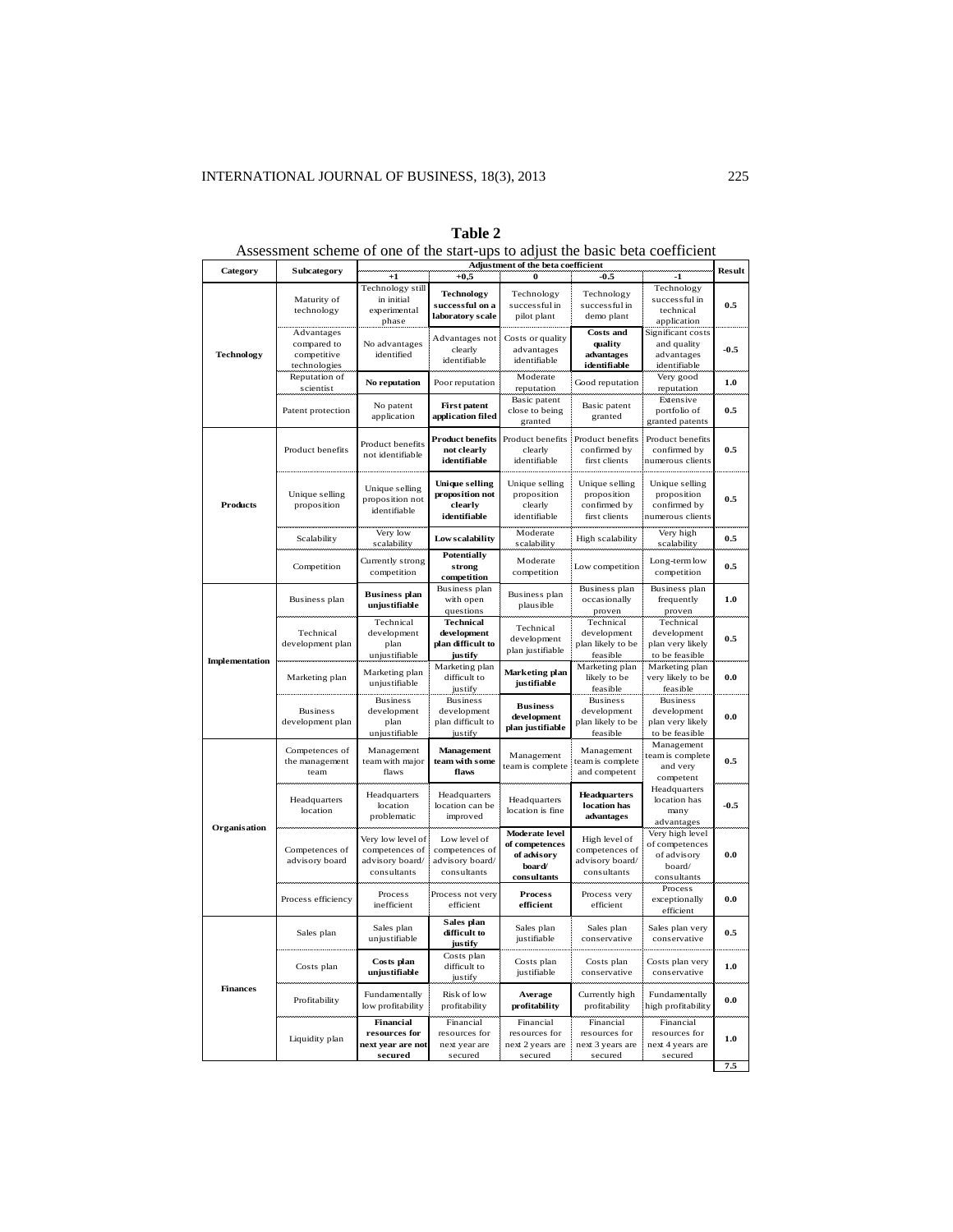In Table 2, such an evaluation scheme is exemplified for one of the start-ups and the adjustments, highlighted in bold, demonstrate the drivers and rationale behind the determination of the beta coefficient. This specific assessment increased the start-up's specific beta coefficient to 7.5 points, mainly because of a lack of international reputation of the responsible scientist, the unclear and inconsistent business model and cost planning and the not secured funding for the next year. In addition, the technology worked, so far, only at laboratory scale, only an initial patent application existed, product benefits and unique selling points were not clear, there was strong competition, the management team showed some gaps, and sales planning calculations were difficult to explain. As for factors to lower the risk and to decrease the beta coefficient, only cost and quality advantages compared to competitive technologies were identified.

Table 1 shows a compilation of all start-ups rated with the initial company values calculated based on the basic beta coefficient 6.4 (it is important to note that these company values were calculated with our Excel model based on the sales and cost date from the business plans), the increases or reductions of the beta coefficient, the adjusted beta coefficients and the adjusted company values. We obtained a much more differentiated picture with the assessment of investment opportunities based on the adjusted beta coefficients and corporate values. The bandwidth was from 0.2 to 15.2 million Euros compared with the spectrum of corporate values in the business plans of 1.2 to 4.1 million Euros. With its higher discriminatory power, the new range of values serves an early stage investor as better indication about the company's actual value compared to the data from the business plan. Above all, it is an objective comparison of different investment opportunities mainly based on existing business plans. A comparison with the company values which were shown by the founders in the business plans was not done, as such company values had not been calculated in most of the business plans.

#### **IV. CONCLUSION**

The discount rate, which corresponds to the capitalisation rate as the required return on equity reflects the capital costs of start-ups. To determine the capitalisation rate, the characteristics of young technology companies have to be taken into account. In investment negotiations, given the great importance of company evaluations for the negotiations between entrepreneurs and investors, it is advisable to prepare it thoroughly with accepted valuation methods in which all possible risks are taken into account. The beta coefficient is of central importance as an expression of the investor perceived or suspected risks. In negotiations, the founding team shows the risk as low as possible and therefore wants to propose a low beta and reasonable costs of equity with regard to the valuation. Our method is applicable to any early stage start-up and facilitates a better comparison among companies. It can help to bring the negotiations between entrepreneurs and investors regarding the company value to an objective basis, avoiding a focus of the discussion on unnecessary details and the loss of a holistic view.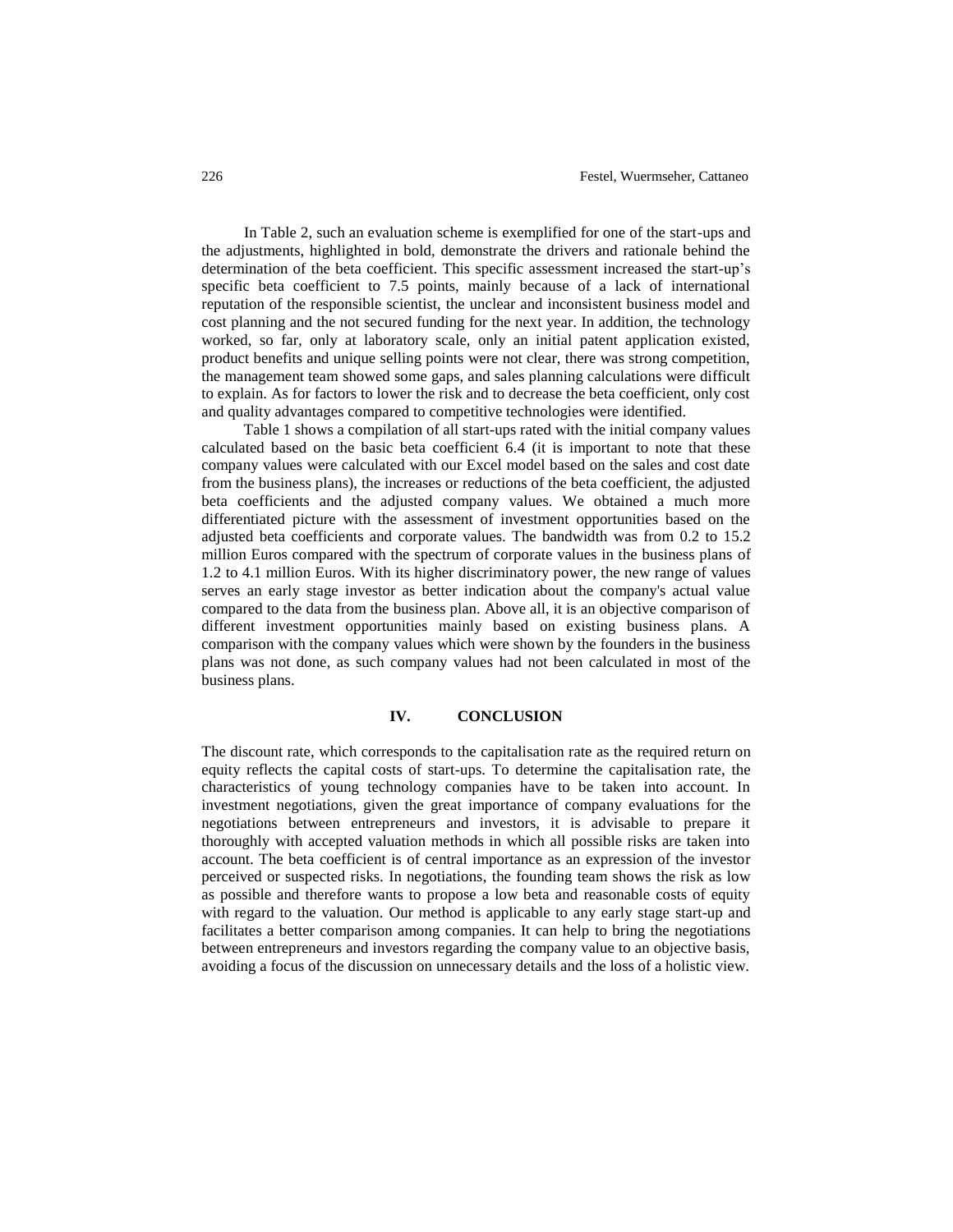#### **REFERENCES**

- Achleitner, A.-K., and E. Nathusius, 2003, Bewertung von Unternehmen bei Venture-Capital-Finanzierungen", *EF Working Paper Series*, No. 02-03.
- Achleitner, A.-K., and E. Nathusius, 2004, *Venture Valuation - Bewertung von Wachstumsunternehmen. Klassische und neue Bewertungsverfahren mit Übungsaufgaben und Fallstudien*, Schäffer-Poeschel Verlag, Stuttgart.
- Achleitner, A.-K., H. Zelger, S. Beyer, and K. Müller, 2004, "Venture Capital/Private Equity-Studie 2004: Company-(E)valuation und EVCA Valuation Guidelines", *Finanz Betrieb*, 10, 701-709.
- Ai, J., and P.L. Brockett, 2008, "Insurance Pricing/Nonlife", in: Melnick, E., and B. Everitt (Eds.), *Encyclopedia of Quantitative Risk Analysis and Assessment*, Wiley, Chichester, 922-933.
- Amatucci, F.M., and J.E. Sohl, 2004, "Women Entrepreneurs Securing Business Angel Financing: Tales from the Field", *Venture Capital*, 6, 181-196.
- Amis, D., and H. Stevenson, 2001, *Winning Angels, the 7 Fundamentals of Early Stage Investing*, Peterson Education, London.
- Amis, D., H. Stevenson, and H. von Liechtenstein, 2003, *Winning Angels*, Signum, Muenchen.
- Armstrong, C., A. Davila, and G. Foster, 2006, "Venture-backed Private Equity Valuation and Financial Statement Information", *Review of Accounting Studies*, 11, 119-154.
- Ballwieser, W., 2001, "Unternehmensbewertung", in Gerke, W., and M. Steiner, (Eds.), *Handwörterbuch des Bankund Finanzwesens*, Schäffer-Poeschel, Stuttgart, 2082- 2095.
- Banz, R.W., 1981, "The Relationship between Return and Market Value of Common Stocks," *Journal of Financial Economics*, 9, 3-18.
- Benjamin, G.A., and J. Margulis, 1996, *Finding Your Wings: How to Locate Private Investors to Fund Your Business*, Wiley, New York.
- Binks, M.R., C.T. Ennew, and C.V. Reed, 1992, "Information Asymmetries and the Provision of Finance to Small Firms", *International Small Business Journal,* 11, 35-46.
- Bloomberg, 2013, Market Data of German Government Bonds 10 Year Dbr, URL: http://www.bloomberg.com/quote/GDBR10:IND/chart [last access: February 28, 2013].
- Chang, S.J., 2004, "Venture Capital Financing, Strategic Alliances and the Initial Public Offerings of Internet Start-ups", *Journal of Business Venturing*, 19, 721- 741.
- Cockburn, I.M., R.M. Henderson, and S. Stern, 2000, "Untangling the Origins of Competitive Advantage", *Strategic Management Journal*, 21, 1123-1145.
- Cumming, D., and N. Dai, 2011, "Fund Size, Limited Attention and Valuation of Venture Capital Backed Firms", *Journal of Empirical Finance*, 18, 2-15.
- Elnathan, D., I. Gavious, and S. Hauser, 2010, "An Analysis of Private versus Public Firm Valuations and the Contribution of Financial Experts", *International Journal of Accounting*, 45, 387-412.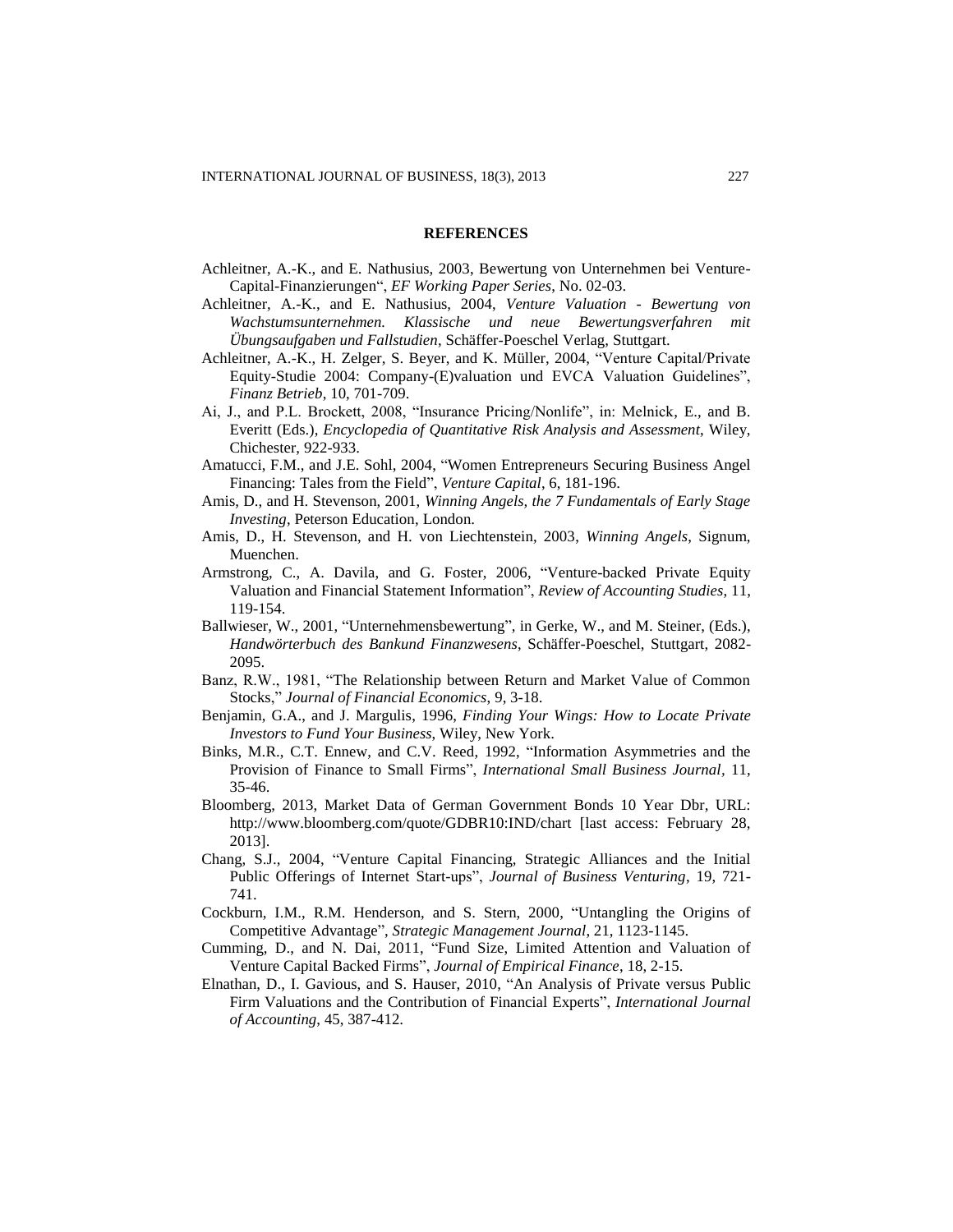- Engel, D., and M. Keilbach, 2007, "Firm-level Implications of Early Stage Venture Capital Investment: An Empirical Investigation", *Journal of Empirical Finance*, 14, 150-167.
- Engel, R., 2003, *Seed-Finanzierung wachstumsorientierter Unternehmensgründungen*, Wissenschaft & Praxis, Sternenfels.
- Fama, E.F., and K.R. French, 1992, "The Cross-Section of Expected Stock Returns", *Journal of Finance*, 47, 427-465.
- Fama, E.F., and K.R. French, 2012, "Size, Value, and Momentum in International Stock Returns", *Journal of Financial Economics*, 105, 457-472.
- Feeney, L., G.H. Haines, and A.L. Riding, 1999, "Private Investors' Investment Criteria: Insights from Qualitative Data", *Venture Capital*, 1, 121-145.
- ern nde , P., 2002, *Valuation Methods and Shareholder Value Creation*, Academic Press, Waltham.
- ern nde , P., 200 a, *Valuing Companies by Cash Flow Discounting - Ten Methods and Nine Theories for Valuing Companies by Cash Flow Discounting*, IESE Research Paper No. 451, Navarra.
- ern nde , P., 200 b, *Market Risk Premium: Required, Historical and Expected*, IESE Business School, Madrid.
- Fernández, P., 2007, "Company Valuation Methods. The Most Common Errors in Valuations", *IESE Working Paper* No. 449, Navarra.
- Fernández, P., J. Aguirreamalloa, and L. Corres, 2013, "Market Risk Premium Used in 82 Countries in 2012: A Survey with 7,192 Answers", *IESE Working Paper*, Navarra.
- Festel, G., R. Boutellier, A. Hassan, and P. Asmussen, 2009, "Bewertung von High Tech-Start-ups in frühen Phasen", *M&A Review,* 8, 383-389.
- Franke, N., M. Gruber, D. Harhoff, and J. Henkel, 2006, "What You Are Is What You Like - Similarity Biases in Venture Capitalists' Evaluations of Start-up Teams", *Journal of Business Venturing*, 21, 802-826.
- Fried, V., and R. Hisrich, 1994, "Toward A Model of Venture Capital Investment Decision Making", *Financial Management* 23, 28-37.
- Gompers, P., A. Kovner, J. Lerner, and D. Scharfstein, 2010, "Performance persistence in entrepreneurship", *Journal of Financial Economics*, 96, 18-32.
- Gompers, P., and J. Lerner, 2000, "Money Chasing Deals? The Impact of Fund Inflows on Private Equity Valuations", *Journal of Financial Economics*, 55, 281-325.
- Haines, G.H. Jr, J.J. Madill, and A.L. Riding, 2003, "Informal Investment in Canada: Financing Small Business Growth", *Journal of Small Business and Entrepreneurship*, 16, 13-40.
- Harrison, R.T., and C.M. Mason, 1992, "The Roles of Investors in Entrepreneurial Companies: A Comparison of Informal Investors and Venture Capitalists", in: Churchill, N.C., S. Birley, W.D. Bygrave, D.F. Muzyka, C. Wahlbin, and W.E. Wetzel, (Eds.), *Frontiers of entrepreneurship research*, Babson College, Center for Entrepreneurship, Babson Park, 388-404.
- Hellman, T., and M. Puri, 2002, "Venture Capital and the Professionalization of Startup Companies: Empirical Evidence", *Journal of Finance*, 57, 169-197.
- Hochberg, Y.V., A. Ljungqvist, and Y. Lu, 2010, "Networking as A Barrier to Entry and the Competitive Supply of Venture Capital", *Journal of Finance*, 65, 829-859.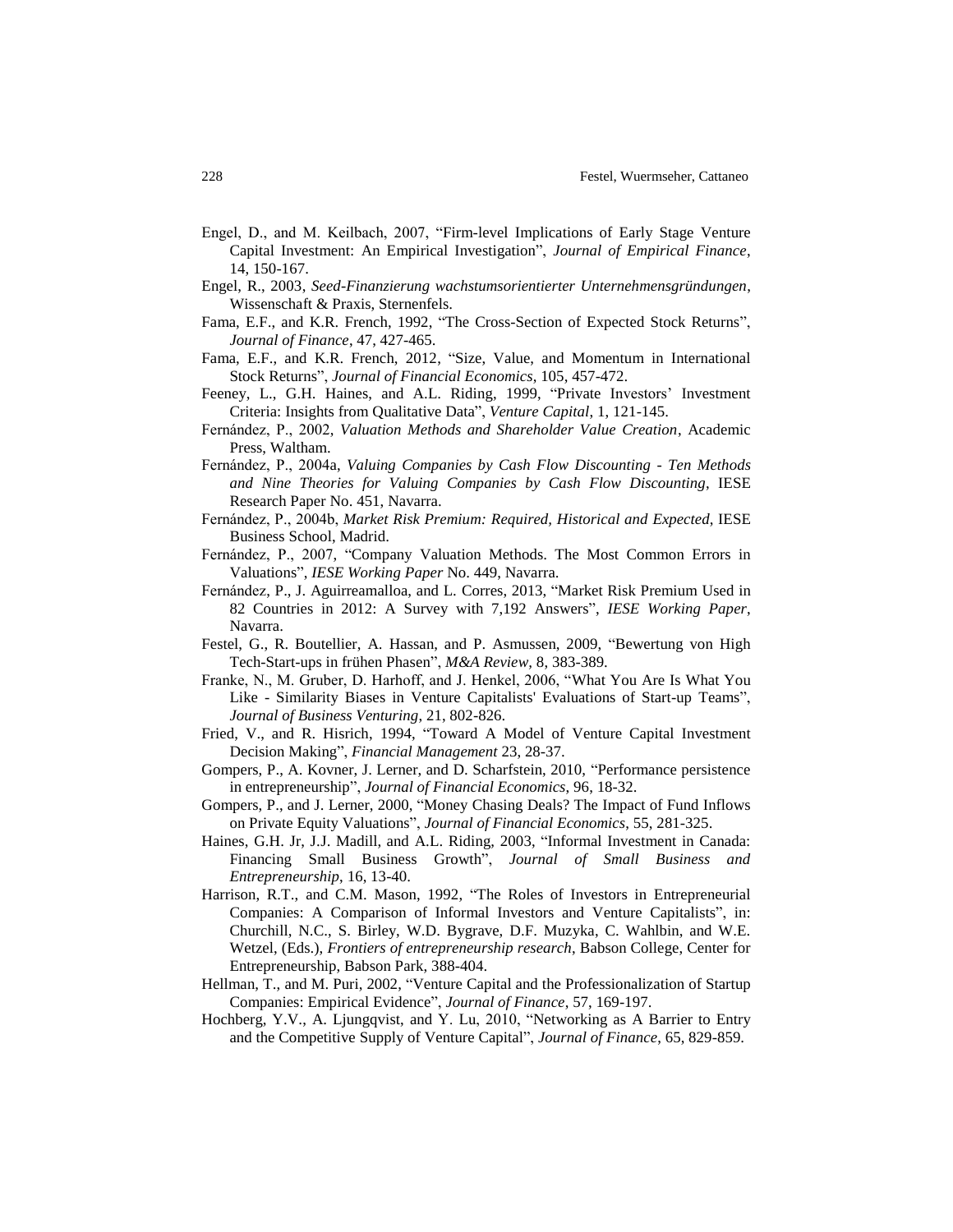- Hsu, D.H., 2004, "What Do Entrepreneurs Pay for Venture Capital Affiliation?" *Journal of Finance*, 59, 1805-1844.
- Hsu, D.H., 2007, "Experienced Entrepreneurial Founders, Organizational Capital, and Venture Capital Funding", *Research Policy*, 36, 722-741.
- Institut der Wirtschaftsprüfer (The German Institute of Certified Public Accountants), 2002, Handbuch für Rechnungslegung, Prüfung und Beratung - Band II, IDW, Duesseldorf.
- Jennergren, P.L., 2008, "Continuing Value in Firm Valuation by the Discounted Cash Flow Model", *European Journal of Operational Research*, 185, 1548-1563.
- Jiménez, L.G., and L.B. Pascual, 2008, "Multicriteria Cash-flow Modeling and Project Value-multiples for Two-stage Project Valuation", *International Journal of Project Management*, 26, 185-194.
- Landström, H., 1998, "Informal Investors as Entrepreneurs" *Technovation*, 18, 321- 333.
- Leuner, R., 1998, *Ertragsschwache und ertragsstarke Unternehmen in der Unternehmensbewertung*, Herbert Utz Verlag, Muenchen.
- Lintner, J., 1965, "The Valuation of Risk Assets and the Selection of Risky Investments in Stock Portfolios and Capital Budgets" *Review of Economics and Statistics*, 47, 13-37.
- MacMillan, I.C., L. Zemann, and P.N. Subbanarasimha, 1987, "Criteria Distinguishing Successful from Unsuccessful Ventures in the Venture Screening Process", *Journal of Business Venturing*, 2, 123-137.
- Madill, J.J., G.H. Haines, and A.L. Riding, 2005, "The Role of Angels in Technology SMEs: A Link to Venture Capital", *Venture Capital: An International Journal of Entrepreneurial Finance*, 7, 107-129.
- Mason, C.M., 2006, "Informal Sources of Venture Finance", in: Parker, S., (Ed.), *The Life Cycle of Entrepreneurial Ventures*, Springer, New York, 259-99.
- Mason, C.M., and R.T. Harrison, 1992, "The Supply of Equity Finance in the UK: A Strategy for Closing the Equity Gap", *Entrepreneurship and Regional Development*, 4, 357-380.
- Mason, C.M., and R.T. Harrison, 1994, "The Informal Venture Capital Market in the UK", in: Hughes, A., and D.J. Storey, (Eds.), *Financing Small Firms*, Routledge, London, 64–111.
- Mason, C.M., and R.T. Harrison, 1995, "Closing the Regional Equity Capital Gap: The Role of Informal Venture Capital", *Small Business Economics*, 7, 153-172.
- Mason, C.M., and R.T. Harrison, 1996a, "Why Business Angels Say No: A Case Study of Opportunities Rejected by An Informal Investor Syndicate", *International Small Business Journal*, 14, 35-51.
- Mason, C.M., and R.T. Harrison, 1996b, "Informal Venture Capital: A Study of the Investment Process, the Post-investment Experience and Investment Performance", *Entrepreneurship and Regional Development*, 8, 105-125.
- Mason, C.M., and R.T. Harrison, 2002a, "Barriers to Investment in the Informal Venture Capital Sector", *Entrepreneurship and Regional Development*, 14, 271- 287.
- Mason, C.M., and R.T. Harrison, 2002b, "Is It Worth It? The Rates of Return from Informal Venture Capital Investments", *Journal of Business Venturing*, 17, 211- 236.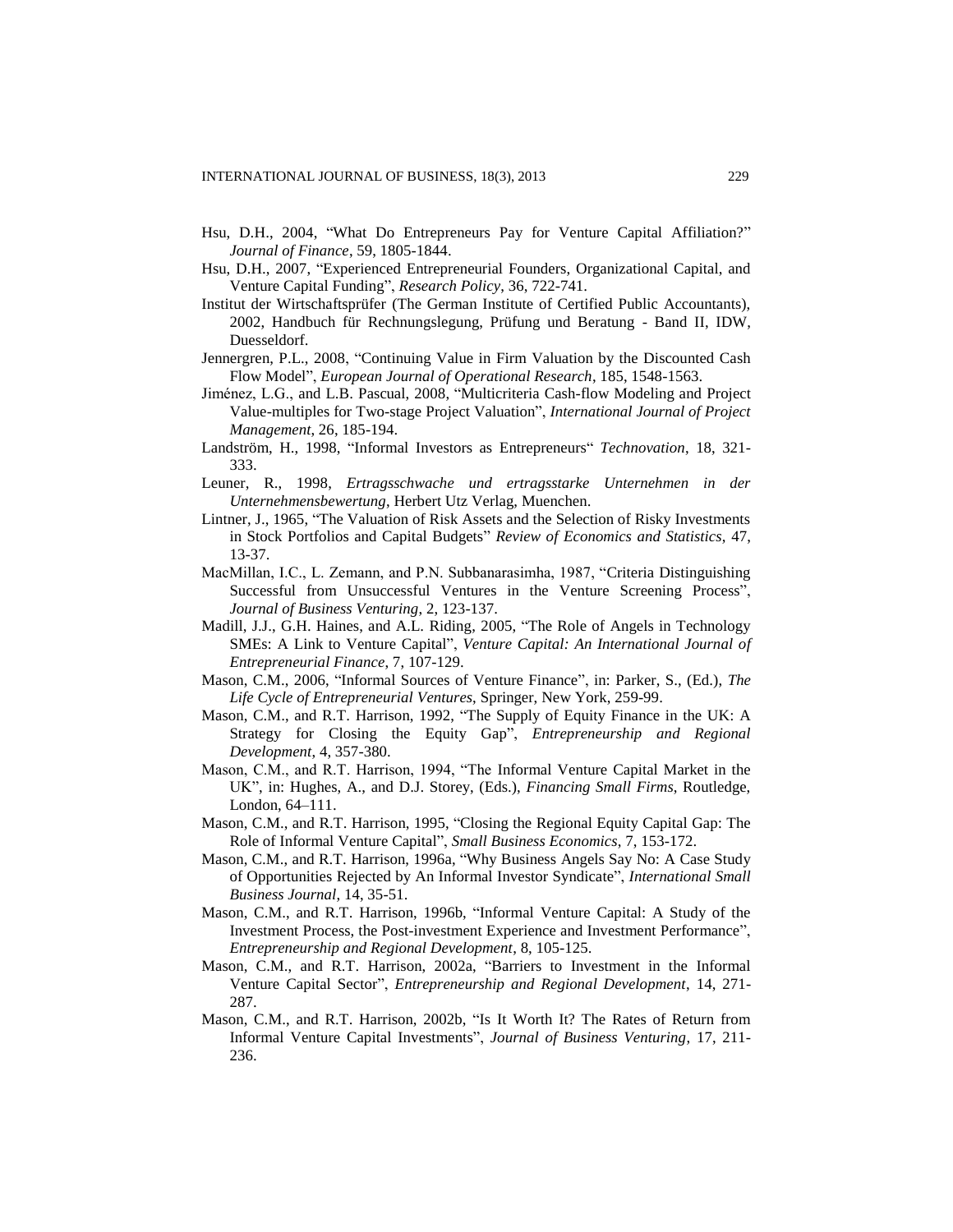- Mason, C.M., and M. Stark, 2004, "What Do Investors Look for in A Business Plan?" *International Small Business Journal*, 22, 227-248.
- Maunula, M., 2006, "The Perceived Value-added of Venture Capital Investors Evidence from Finnish Biotechnology Industry", in: Discussion Paper 1030 of the research project '*The Development of Biotechnology Industry in Finland'*, The Research Institute of the Finnish Economy, Helsinki.
- Maxwell, A.L., S.A. Jeffrey, and M. Lévesque, 2011, "Business Angel Early Stage Decision Making" *Journal of Business Venturing*, 26, 212-225.
- Megginson, W., and K. Weiss, 1991, "Venture Capitalist Certification in Initial Public Offerings", *Journal of Finance*, 46, 879-903.
- Meyer, T., 2006, *Venture Capital in Europa – Mehr Pep für Europas Wirtschaft*, Deutsche Bank Research, Frankfurt.
- Moyen, N., M.E. Slade, and R. Uppal, 1996, "Valuing Risk and Flexibility A Comparison of Methods", *Resources Policy*, 22, 63-74.
- Murray, G., 1999, "Early-stage Venture Capital Funds, Scale Economies and Public Support", *Venture Capital*, 1, 351-84.
- Paul, S., G. Whittam, and J.B. Johnston, 2004, "For Richer or Poorer Towards A Model of the Business Angel Investing Process", in: Dowling, M.J., D. zu Knyphausen-Aufsess, and J. Schmude, (Eds.), *Advances in Interdisciplinary European Entrepreneurship Research*, Conference Paper, Muenster, 205-222.
- Paul, S., G. Whittam, and J. Wyper, 2007, "Towards A Model of the Business Angel Investment Process", *Venture Capital*, 9, 107-125.
- Peemöller, V.H., T. Geiger, and H. Barchet, 2001, "Bewertung von Early-Stage-Investment im Rahmen der Venture Capital Finanzierung", *Finanz Betrieb*, 5, 334- 344.
- Sahlman, W.A., and D.R. Scherlis, 1987, *A Method for Valuing High-Risk, Long-Term Investments: The Venture Capital Method*, Harvard Business School Press, No. 9- 288-006, Boston.
- Sanders, W.G., and S. Boivie, 2004, "Sorting Things Out: Valuation of New Firms in Uncertain Markets", *Strategic Management Journal*, 25, 167-186.
- Sharpe, W.F., 1964, "Capital-Asset Prices A Theory of Market Equilibrium under Conditions of Risk", *Journal of Finance*, 19, 425-442.
- Sohl, J.E., 2007, "The Organization of the Informal Venture Capital Market", in: H. Landström, (Ed.), *Handbook of Research on Venture Capital*, Edward Elgar Publishing, Cheltenham, 347-368.
- Sørensen, M., 2007, "How Smart Is Smart Money? A Two-sided Matching Model of Venture Capital", *Journal of Finance*, 62, 2725-2762.
- Sudek, R., 2006, "Angel Investment Criteria", *Journal of Small Business Strategy*, 17, 89-103.
- Teece, D.J., G.P. Pisano, and A. Shuen, 1997, "Dynamic Capabilities and Strategic Management", *Strategic Management Journal*, 18, 509-533.
- Van Osnabrugge, M., 2000, "A Comparison of Business Angel and Venture Capitalist Investment Procedures: An Agency Theory-based Analysis", *Venture Capital*, 2, 91-109.
- Van Osnabrugge, M., and R.J. Robinson, 2000, *Angel Investing: Matching Start-up Funds with Start-up Companies: The Guide for Entrepreneurs, Individual Investors, and Venture Capitalist*, Jossey-Bass, San Francisco.